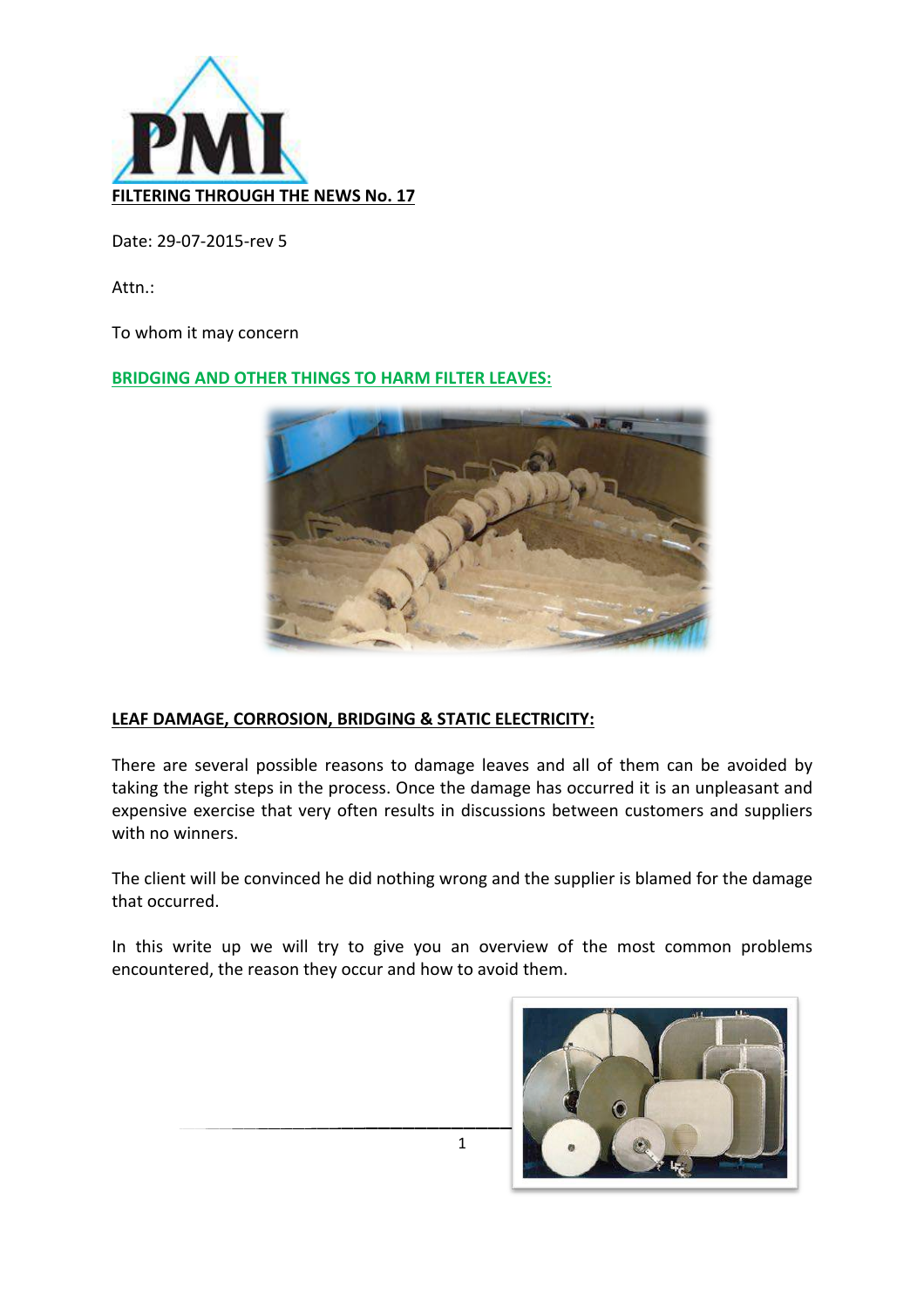

#### **STATIC ELECTRICITY;**

In line with the experiences made in the palm oil there is the risk of static electricity build up. In winterising the effects will not be as obvious as in the fractionation of palm oil where sparks can be seen and heard. In the filter presses used for this duty the filter cloth is woven with (antistatic) wires in the cloth that can be connected to an earthing strip to avoid damage of the cloth. In winterising, depending on the oil type and the filter-aid static electricity is not a common problem but we have to deal in some cases to deal with similar problems. 

The wax content other than the stearin content is in the range of 400 to 2500 ppm (exceptions possible) however spark by the static charge can damage the stainless steel wire mesh.

Sparks can cause leaf damage in the form of little holes as a result of the melting of the delicate  $(0.19 \text{ mm} - 0.26/0.36 \text{ mm})$  wires in the screen. There is no clear indication of where this will happen and where insufficient earthing of the filter is essential. The leaves can be earthed by using the vibrator shaft that is linked to all the leaves and connect/earth them to the tank/frame. The tank/frame can be connected to the building's earthing system (copper braided strip)

#### **BRIDGING**

This phenomena is the nightmare of every filter operator and in the relationship with the filter leaf manufacturer / suppliers no winners can be found. The much heard of complaint is, "yesterday we had no problem and now, today all the leaves are bended!!"

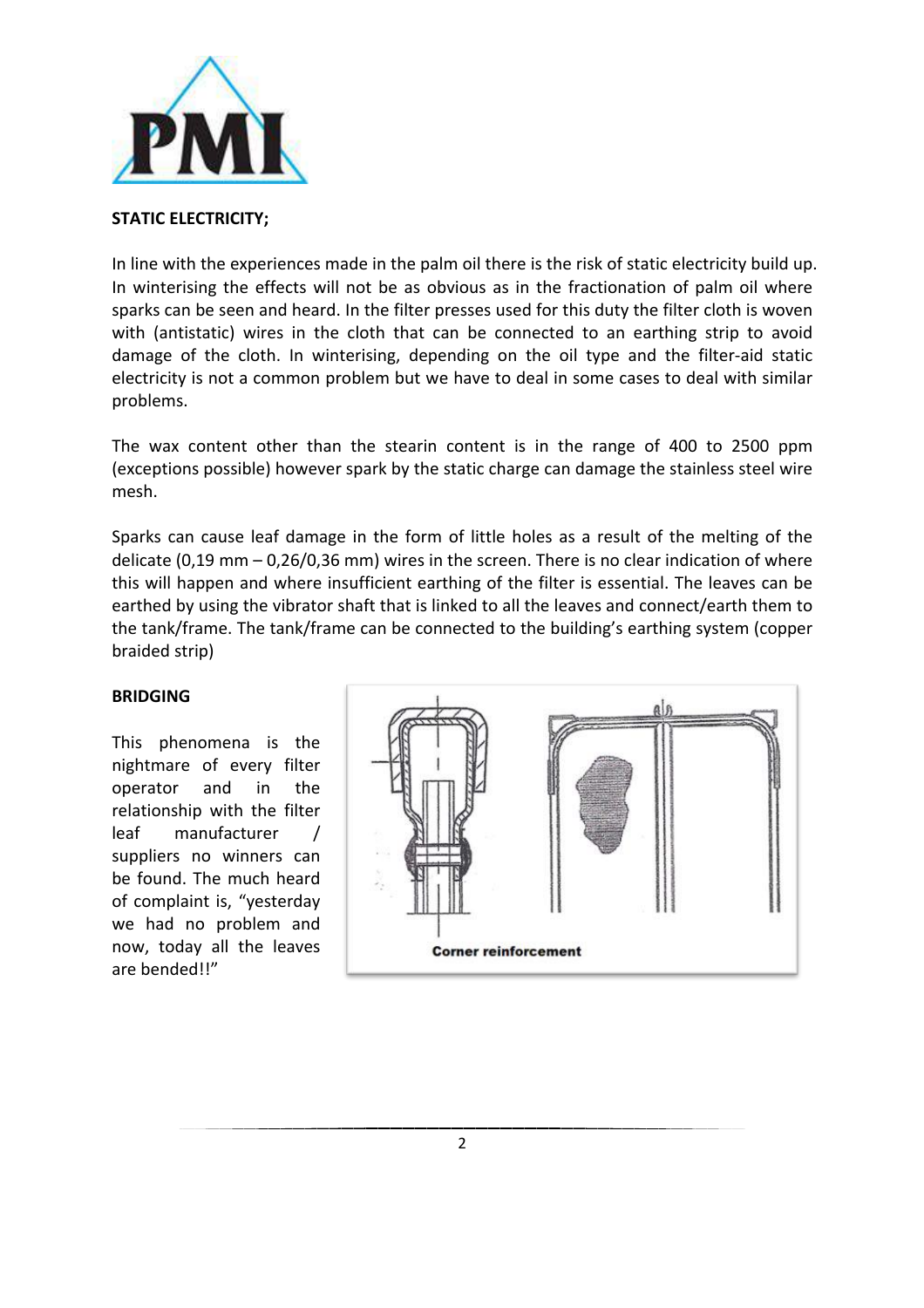

Many times I explained that if the filter did not change its position, went upside down or started a life of it's own there is nothing wrong with the filter but we have to look into the process. In many cases the vibrator did not at all or only marginal worked. Plugged silencers can cause this (when the exhaust is restricted, it will damp the vibrator very much. The vibrator cake discharge is a compromise already and then the vibrator does not properly work, it is even worse and results in insufficient or no cake discharge at all.)

Make sure the vibrator is set at the right pressure (4-6 bar). One can feel the most effective vibration by putting your hand on the leaves and slowly change the pressure until the best and strongest vibration is found.

When the problem however is lying in the oil quality or the type of solids (filter aid, catalyst, foot's or clay) there is little if anything we can do on the filter. The choice of the most optimal screen, the use of a filter aid as pre-coat or body feed is one of the things that can be looked at but the refiners nightmare is to have found the best and cheapest clay /catalyst/filter aid but discover that it will not filter well (sticky, hairy, to fine, etc.). In all cases it should be remembered that when a filter type and supplier is chosen, it should be avoided that the use of a specific clay, adsorbent, filter aid or filter results in a dedicated design that makes the use of other products not possible. The quality of the oil is of great importance and we should aim at low soap, low phosphatides, and low sticky solids. They will block the filtration in a very early part of the usual run and result in thin cakes. One can vibrate the entire building but the cake will not be released form the leaves properly. A minimum of cake is required to work properly and they depend on the type of solids and the filter type.

When the cake discharge is a vibrator assisted manual operation and the tools used are rubber mallets and wooden scraper sticks, one can be sure that damage is just a matter time.

Figure 1:

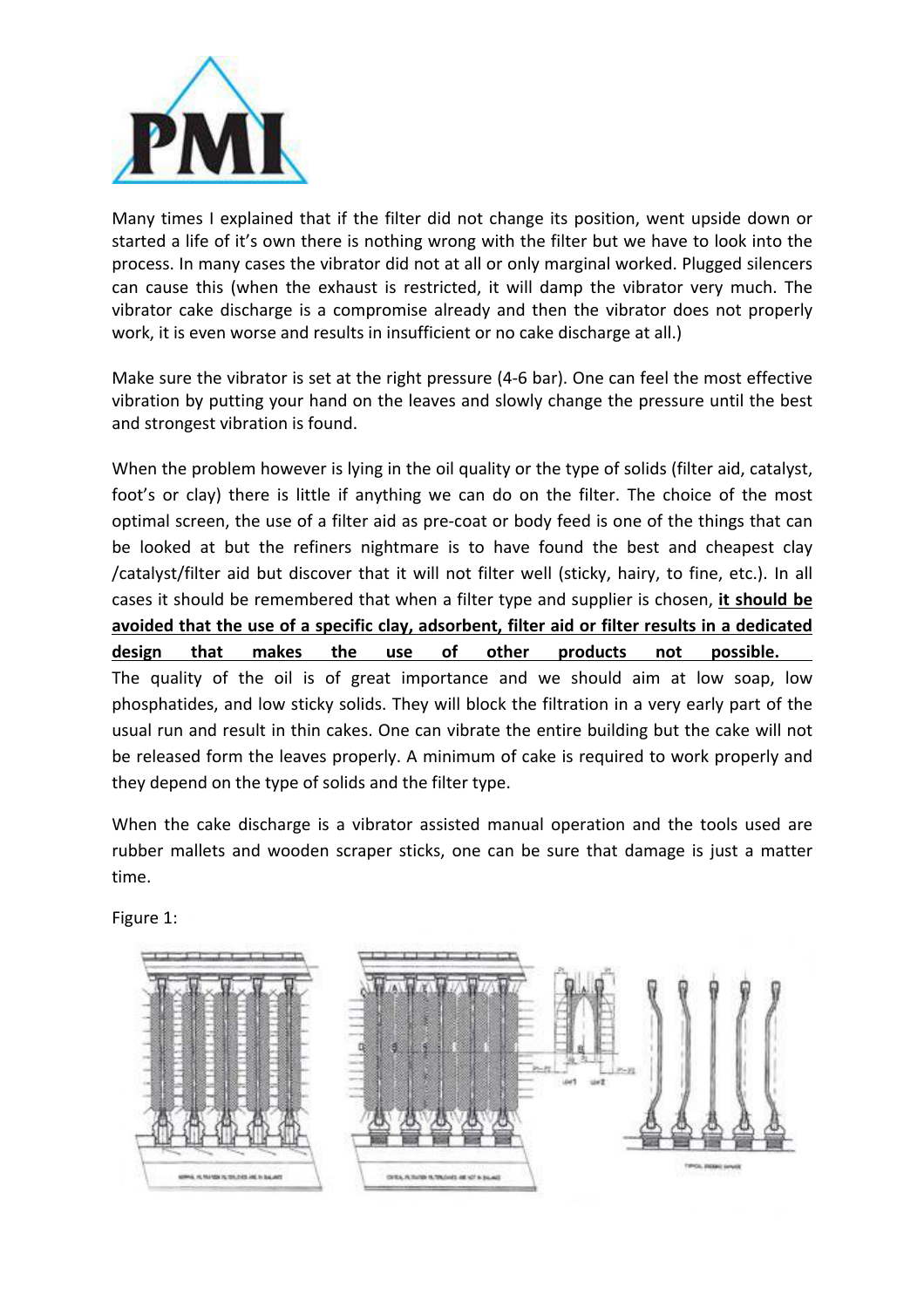

Assume: The space between leaf 1 and leaf 2 is completely filled-up with cake The pressure in the cake will drop from P1 at "A" to P2 at "B" The pressure at C and C stays on P1 and therefor there is still space between leaf 3 and 4 The pressure over E and F is also P1, so there is still a flow from E to F

*Result:* leaf 1 will be pushed to the right and leaf 2 will be pushed to the left because the *cake is compressible. The space between leaf 2 and 3 will be bigger now until somewhere else in the filter package, the space between two leaves is blocked.* 

Bridging of the cake is not more than creating a hydraulic out of balance situation. The room between the leaves should not be completely filled up. With leaf pitch of, let us say, 75 mm (3inch) and a leaf thickness of no more than 20 mm we have room for max 25 mm cake thickness and there will be 5 mm room between the cakes. The removal of all the cake from the leaves and the filter after every cake discharge should be checked. This used to be done by opening up a filter every 24 hr. to ensure the filter did not build up cake inside the vessel. In more modern installation the filters are mounted on load cell's (3 bracket see picture) and after every successful discharge the weight of the filter should be back in it set point with margin.

If the cake for whatever reason is not removed for the leaves properly there will be a gradual buildup of cake inside the filter. The cycle is set at a max Delta-P and a max amount of product filtered based on design max Delta-P = 4.5 bar and max cake load in kg/ sqm/cycle (bleached oil is max 10-12 kg dry clay per sqm filter area per cycle).

When the filter is over filled with cake i.e. there is no more room between the leaves and the entire space is packed except for the first- and the last leaf. Here the cake can grow more because the tank wall is at bigger distance than the leaf pitch.

The filter area in this case becomes the sum of the first leaf and the last leaf (both on one side only) versus the sum of the rings formed by the cake filling up the space between the other leaves. The herby created hydraulic out of balance make the leaves bend.



4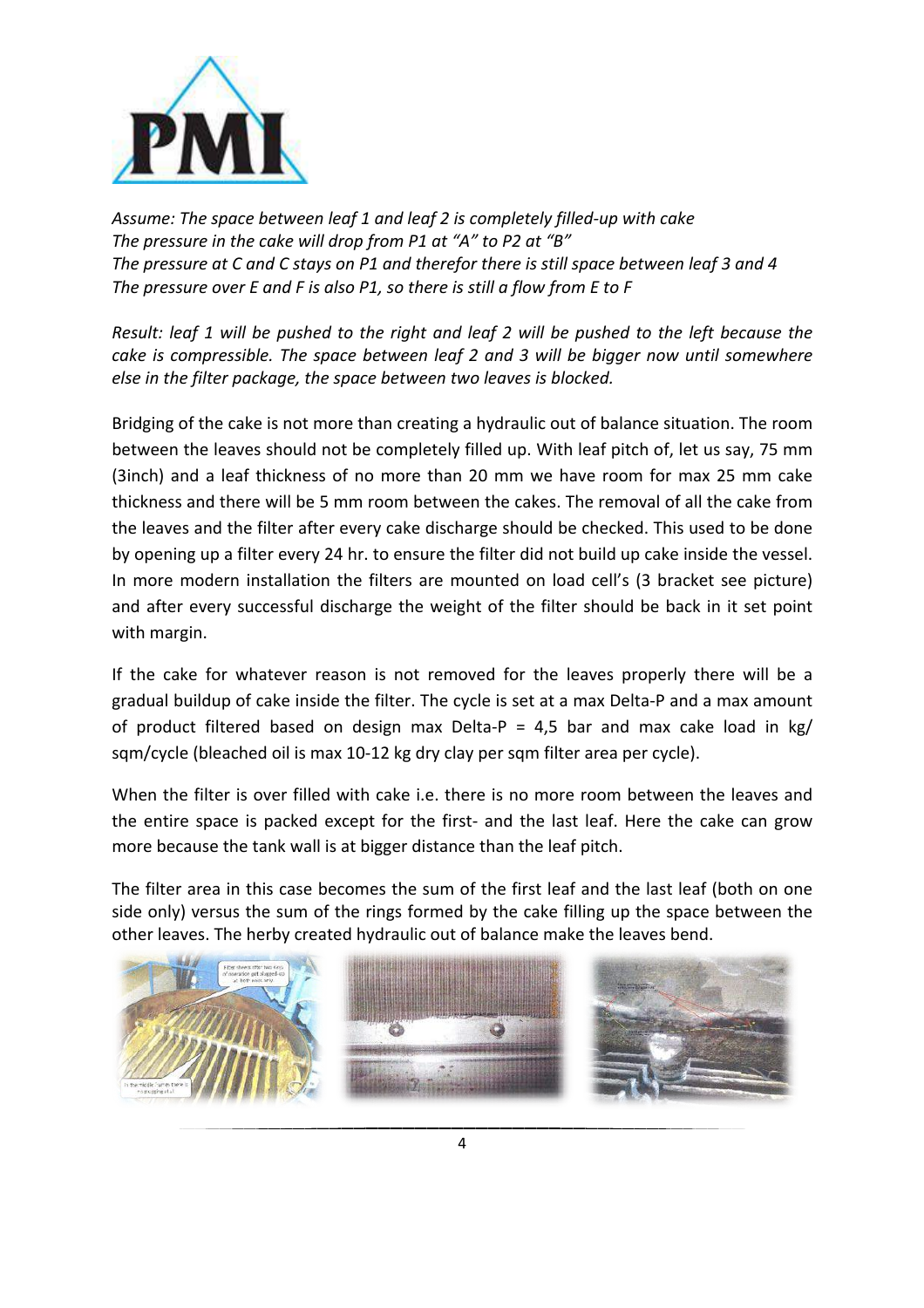



This bending can in a mild form result in the screen being torn from the box channel and will show by slotted holes at the rivets or a clean cut of the screen at the box channel periphery. In the next phase the leaf filter screen will develop horizontal wrinkles and in the last phase the leaves will be pressed to pretzels (beyond repair). Enclosed photos will demonstrate every stage of the described bridging.

Only a better control of the cycle and avoidance of the described bridging will help. Stringer or reinforced leaves will still not be strong enough to stand up against the hydraulic forces.

## **BLEACHING and MATERIAL CHOICE;**

The filter performance is greatly influenced by the refining method and more specific by the residual soap, Phosphatides, FFA and oxidation products. The simplest one is the caustic refined oil where soap can be a bit high (up to 200 ppm) but mainly we see it in the range of 25-50 ppm. P should be  $\leq$ 10 ppm In physical refined oil we will get after the water-wash /degumming approx. 25-40 ppm  $P$  and in some refineries they acid treat the oil with phosphoric or citric acid to get the gums hydrated and filter them in the bleaching step.

Not the amount of soap and P worries us too much since it will only have a negative influence on the filtration performance. The slimy, sticky contaminants blind the filter screen and short special cleaning intervals will be the result. Frequent handling of filter leaves and the likelihood of damage to take place do not improve the relationship between the refiner and the filter supplier. This however can be a relatively simply solved by ensuring that the refined oil quality is improved.

Things really go wrong if, the filter leaves shortly after being put into the filter, start showing signs of corrosion. This is first seen at the relative weak filter screen where the wire thickness is ranging from 0,19 to 0,4 mm. Over dosage of acid, acid activated clays and the reining / bleaching temperature are the root of all evil and very often lead to damage beyond repair.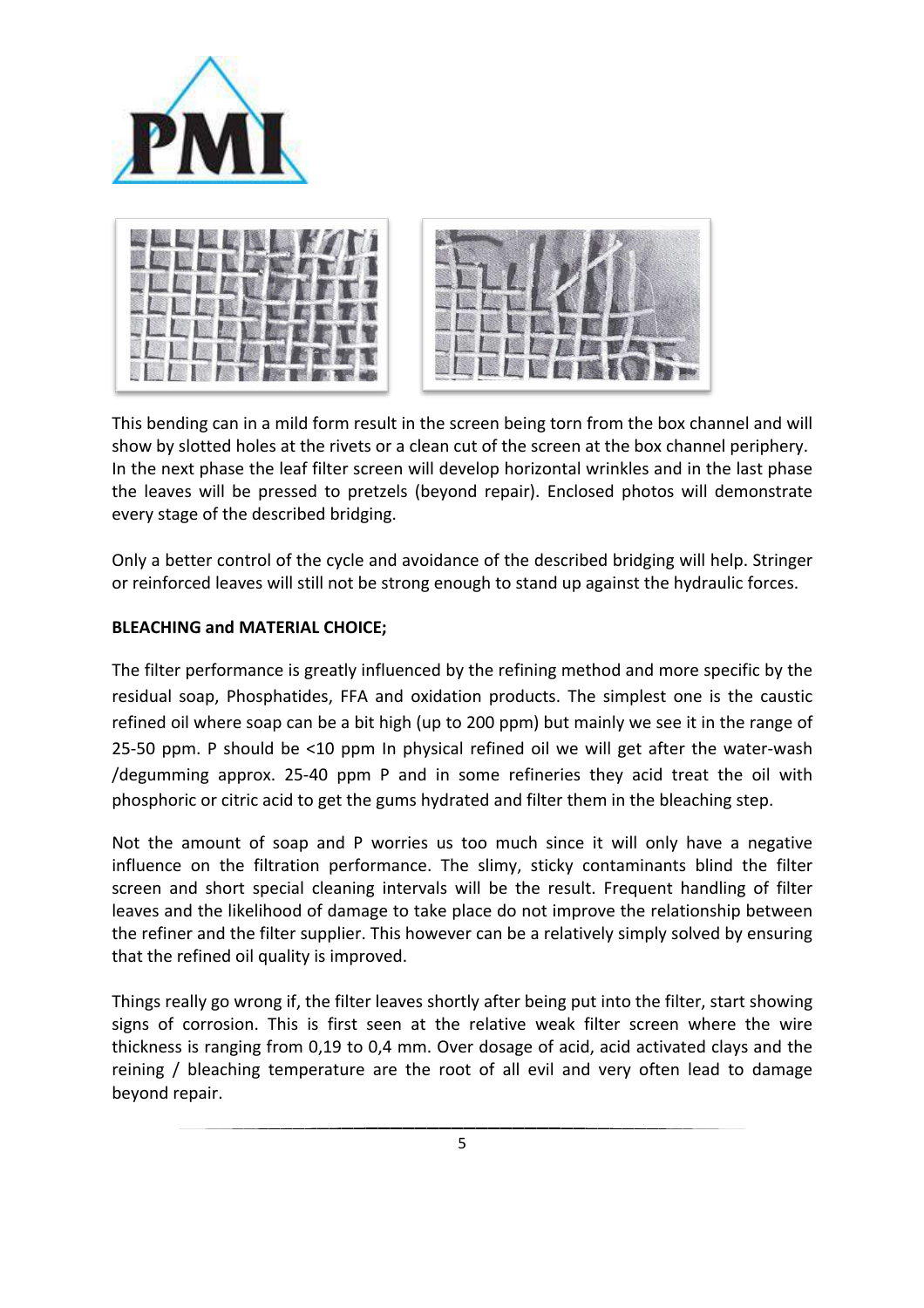

THIS WILL IN MANY CASES RESULT IN ACCESS ACID (WEAK) AT HIGH TEMPERATURE **FORMING EXTREME CORROSIVE CONDITIONS THAT REQUIRE SPECIAL FILTER-SCREEN MATERIAL.** In physical refining of tropical oils we see more and more the need for stainless vertical filter cover discs and even complete stainless vessels.

The disc or vessel material can be AISI  $304/1.4301$  for the leaves however we need minimum AISI 316L/ 1.4404 frames with center and support screen. The actual filter screen should is made of 904L material or 1.4539. The material 904L or 1.4539 has 19-21 % Cr (=16,5-18,5 in 1.4404), 24-26 % Ni (=11-14 % in 1.4404) and 4-5 % Mo (=2-2,5 % in 1.4404).

# With over 1000 filters supplied in the bleached oil application worldwide PMI is not prepared to compromise and will only offer the 904 L outer screen in combination with **316L** for the rest of the leaf in all bleaching filter applications.

If a filter leaf cleaning procedure is used, please ensure that also here it is not possible to neutralize the caustic with access of acid resulting in the same corrosive conditions that lead to damaged filter leaves

## **METHODS THAT IMPROVES THE FILTRATION PERFORMANCES**

Good operation practise is your best guarantee for a good filter performance and using the most optimal bleaching clay in combination with the best filter screen and excellent oil quality are speaking for itself. These seem so obvious but in most cases the problems that we ran into can be traced back to something being wrong in either one of these.

Improved technical solutions and developments also give us the possibility to make the filter cycle easier to handle and what is most important, save on cost.



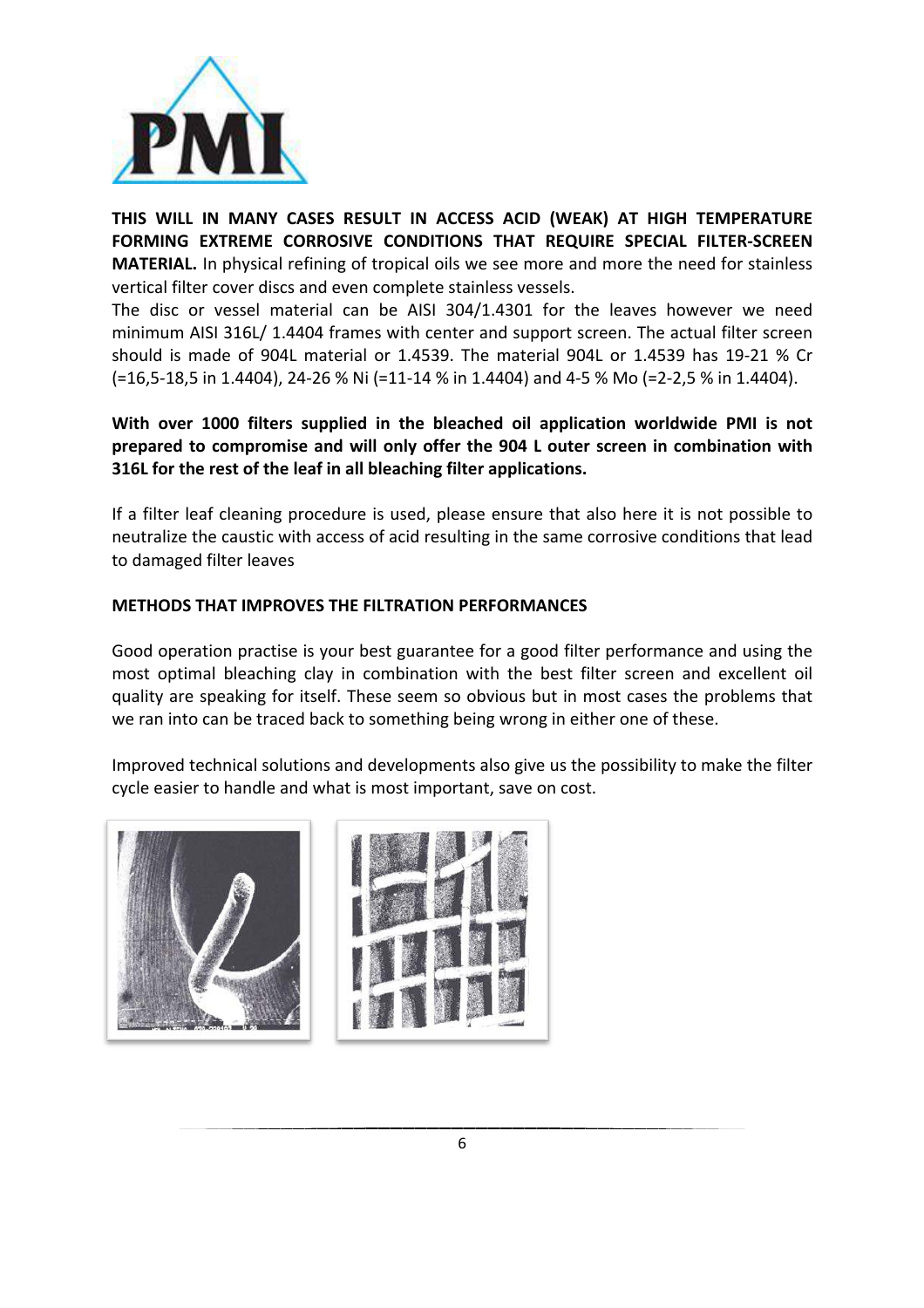

We like to mention the load cell's that nowadays are used by most of the new plants. The filter tanks mounted on three brackets and all of the three supports are equipped with a load cell. The system is calibrated in such a way that the weight empty i.e. filter completely assembled but without cake is our "O" set point. After the entire cycle is completed and the cake is discharged the load cell measures the empty weight and this has to be back in the "O" range  $+/-$  a margin. Is this correct the filter is stand by and ready to go into its next cycle. If the system is not OK with the new weight it will initiate one more cake vibration period and we hope this will ensure that the last bid of spend clay cake left the filter.

If however the system indicates that there is still unexplained weight inside the filter tank the alarm with notify the operator who will have to open the vessel and check the interior. The filter will be easy to access since the chance that it is overfilled with all consequences are very bleak.





## **"COLD TO HOT" or VV (STEAM) BLOWING INFLUENCE:**

In some cases we have seen the leaves being twisted and bend in applications and circumstances where this never happened before. It took us a while to find out the reason and so be able to explain what happened.

In a winterising application the client was testing the removal of as much as possible residual oil and wax from the spend filter cake before it was discharged from the filter.

Already in other applications we learned that the only way to remove residual oil from the filter cake was blowing more gas or steam, at higher temperature and in some cases longer (but not always).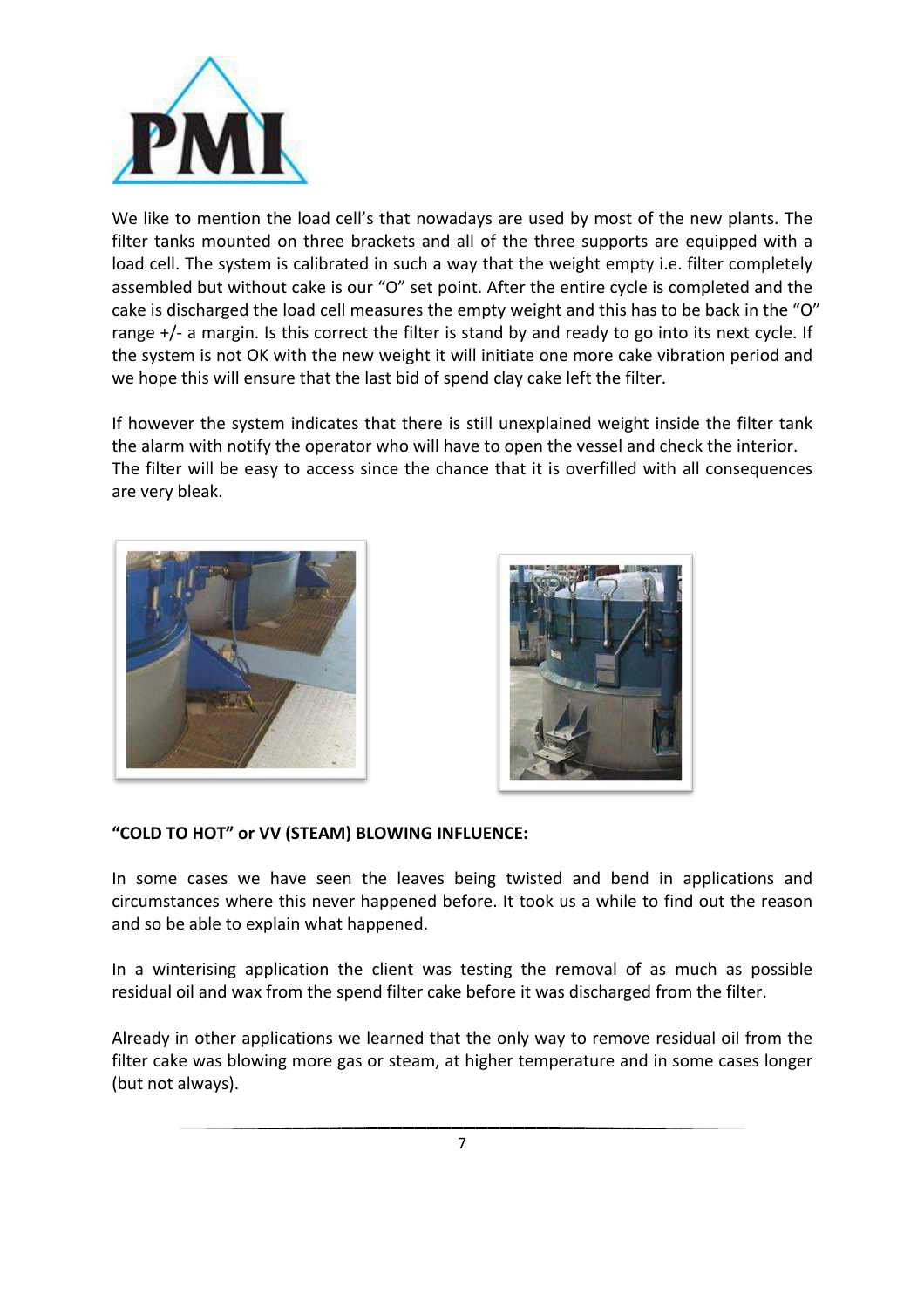

After a complete bleached oil filter cycle we want to dry the cake and optimal we use steam at 2-3 bar pressure and 140-150 degree C for as long as 20 minutes.

Alternatively use, of inert gas but at elevated temperature of not less than 80 degree C.

For bleached oil it was discovered that if one blows to long with steam, the cake becomes very hard and difficult if at all to remove the cake from the leaves because the clay is more or less baked to the screen. It was late Mr Barry Morton who told the world that only in the beginning of the cake drying cycle we remove oil from clay/cake by the steam pushing it out. Very short after that however "Newton's" law takes over and it is more the principle of neuronal inertia than anything else (fast flowing gas pull's out more liquid). The viscosity of the liquid is rather important for some success however. In this application we steam blow the cake but after 15-20 minutes blowing we remove very little more oil but the extra drying makes the clay bake to the screen and create a very difficult cake to remove.

It will require approx. 0,5-1 kg steam per kg dry clay to dry the cake properly. The use of dry steam is recommended. It will result in a cake with 22-25 % residual oil and this is a figure based on the AOCS petroleum extraction method E115.

## NOTE: In most plants this low residual oil level is never reached

In Bleaching we deal with a processing temperature of 90-110 degree C while the steam drying is done at 140-150 degree C. This relative small Delta-T does not result in massive differences in elongation of various leaf materials. If we however blow with cold N2 this Delta-T can and will result in high tension and twisted leaves.

It was however another application that made us aware of this danger. In winterised oil filtration, some clients wanted to increase the dry solids in the spend cake and did this by blowing the cake for several hours and it made the leaves look like "pretzels" when the tank was opened. After cooling down the leaf bundle the twisted leaves did bounce back into their original shape by memory (cold formed profiles) but only partly not entirely. The Delta-T of 146 degree C i.e. 4 degree C to 150 degree C, was too much.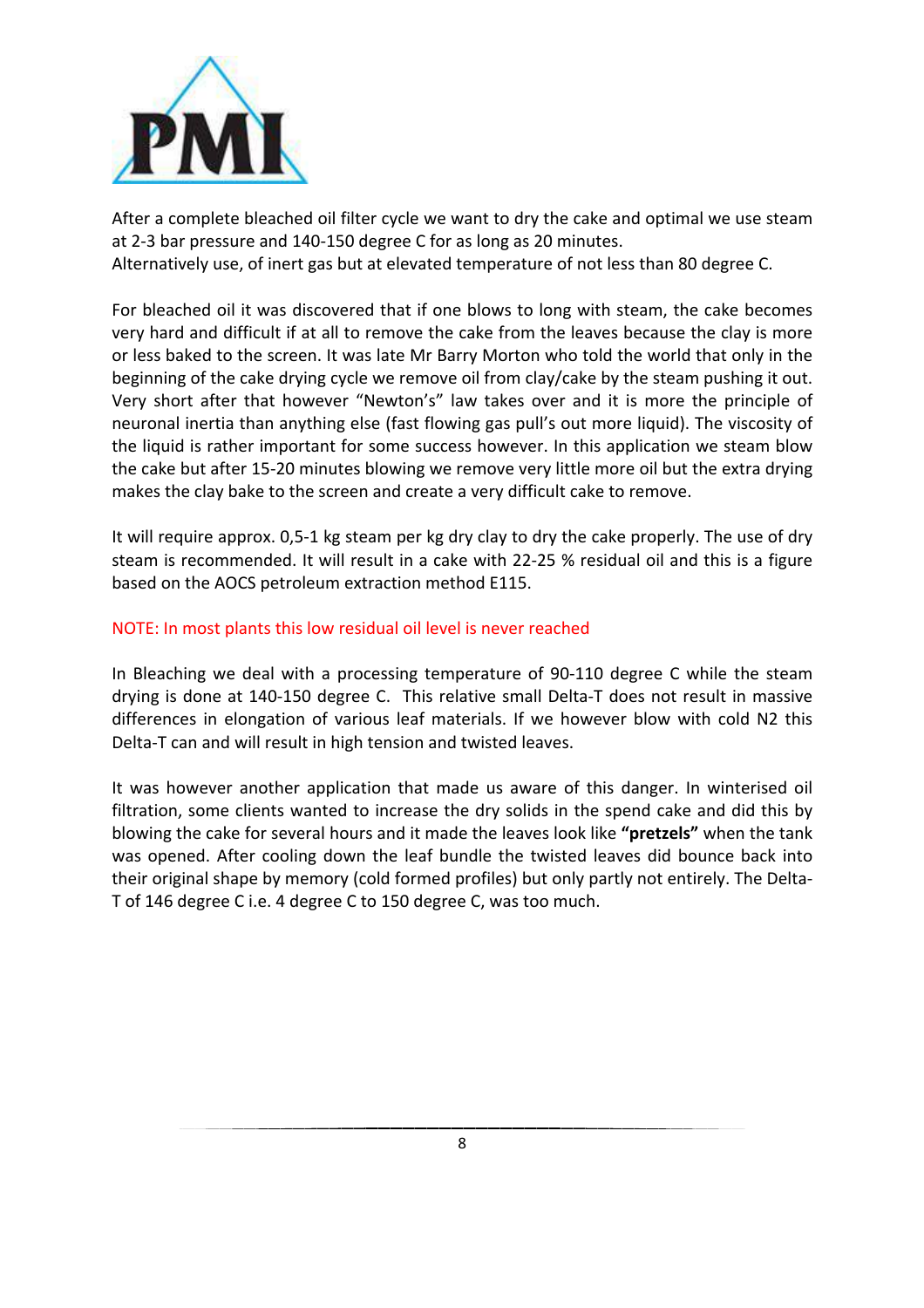

The proper manufacture of the leaves is very essential and the bending of the profile, pre-tensioning of the **screen** and proper pre-assembly is elementary for a **durable and non-twisting design at various temperatures.**

It has thought us 3 things:

1) If you want to lower the residual oil content in the cake it is important to blow a large volume of steam /gas through the cake in a relative short period. The cake starts to dry very fast and the formed cracks in the cake will allow the steam / gas to pass and follow the way of least resistance.



- 2) Lengthening the drying cycle will have little if any effect except the cake will bake to the screen and will be difficult to remove.
- 3) The temperature of the drying medium will in most cases show exponential effects to the dry ness of the cake. A dry cold gas stream will show higher residual oil contend in the cake than when the gas is heated to at temperature approx. 5-10 degree C higher than the actual process temperature.
- 4) When cake blown in the application of filtered winterised oil, we see in most cases air or nitrogen blown cakes. The amount of gas blown is 0,15-0,20 Nm3 air or gas per sqm filter area per minute and the duration is 20-30 minutes max. The result is in optima forma 44-48 % residual oil/wax. In recent installations the cake is blown with steam for several hours to reduce the oil/wax content to less than 20 %. In those installations however a severe twisting and bending of the leaves can be observed due to temperature shock i.e. 4-8 degree operating and filtration temperature followed by long and extensive steam drying at 120-130 degree C. DELTA-T =  $112$ -126 degrC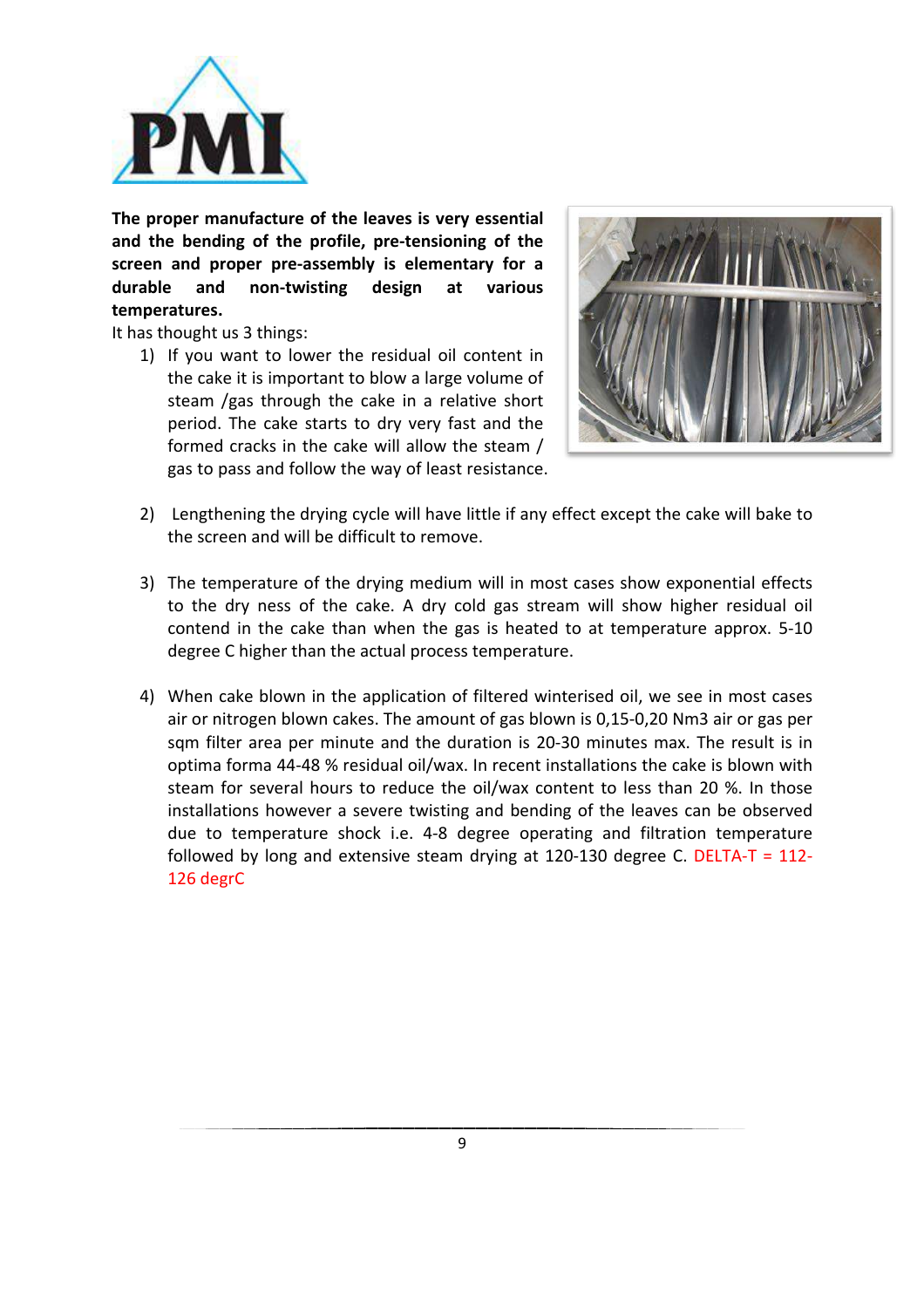

#### **Improved design and reinforcement of the leaves;**

Some minor technical improvements have huge effects on the performance of the filter and the durability of the leaves.

Just to mention a few we want you to consider leaf corner reinforcements, special filter screen, and manifold with cake deflection plates between the leaves, etc.

Detailed information and filter layout available and send upon request.

We hope that this will help in the much wanted and required overall improvement and in case of any questions please call our service and support centre

VT Wong at PMI-Technology Sdn. Bhd. Email: vtwong@pmi-group.com.